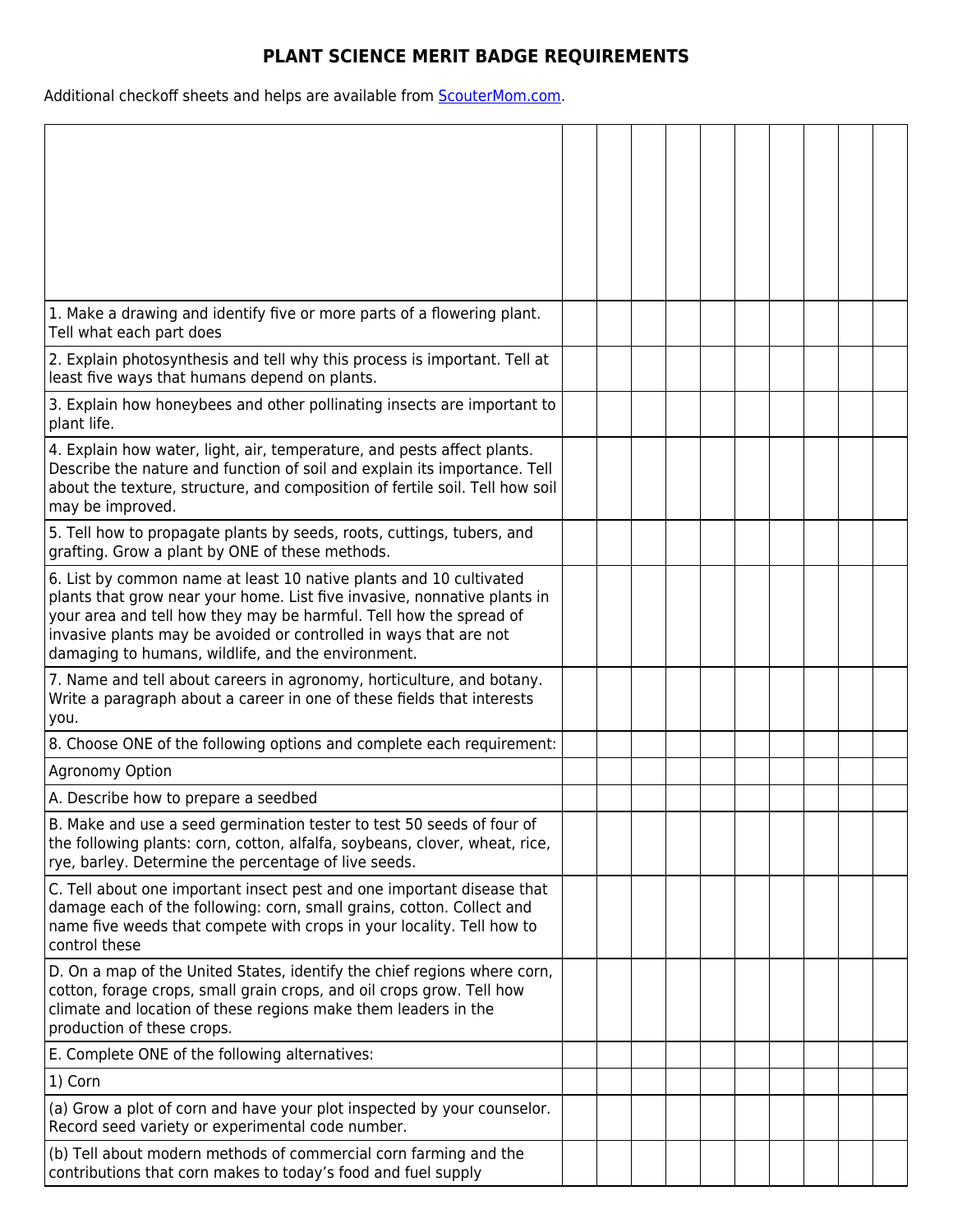| (c) Tell about an insect that can damage corn, and explain how it                                                                                                                                                                                                     |  |  |  |  |  |
|-----------------------------------------------------------------------------------------------------------------------------------------------------------------------------------------------------------------------------------------------------------------------|--|--|--|--|--|
| affects corn production and how it is controlled.                                                                                                                                                                                                                     |  |  |  |  |  |
| 2) Cotton                                                                                                                                                                                                                                                             |  |  |  |  |  |
| (a) Grow a plot of cotton and have your plot inspected by your<br>counselor.                                                                                                                                                                                          |  |  |  |  |  |
| (b) Tell about modern methods of commercial cotton farming, and<br>about the uses of cotton fiber and seed and the economic value of this<br>crop.                                                                                                                    |  |  |  |  |  |
| (c) Tell about an insect that can damage cotton, and explain how it<br>affects cotton production and how it is controlled.                                                                                                                                            |  |  |  |  |  |
| 3) Forage Crops                                                                                                                                                                                                                                                       |  |  |  |  |  |
| (a) Collect, count, and label samples of each for display: perennial<br>grasses, annual grasses, legumes, and broadleaf weeds. Indicate how<br>each grass and legume is used. Keep a log of the site where you found<br>each sample and share it with your counselor. |  |  |  |  |  |
| (b) Explain how legumes can be used to enrich the soil and how they<br>may deplete it under certain conditions. Explain how livestock may<br>enrich or deplete the soil.                                                                                              |  |  |  |  |  |
| (c) Name five poisonous plants that are dangerous to livestock, and tell<br>the different ways of using forage crops as feed for livestock.                                                                                                                           |  |  |  |  |  |
| 4) Small Grains                                                                                                                                                                                                                                                       |  |  |  |  |  |
| (a) Give production figures for small grain crops listed in the U.S.<br>Statistical Report or Agricultural Statistics Handbook for the latest year<br>available.                                                                                                      |  |  |  |  |  |
| (b) Help in harvesting a crop of grain. Tell how to reduce harvesting<br>losses and about modern methods of growing one small grain crop.                                                                                                                             |  |  |  |  |  |
| (c) Visit a grain elevator, flour mill, cereal plant, feed or seed company.<br>Talk with the operator. Take notes, and describe the processes used<br>and tell your patrol, troop, or class about your visit.                                                         |  |  |  |  |  |
| 5) Oil Crops                                                                                                                                                                                                                                                          |  |  |  |  |  |
| (a) Grow a plot of soybeans and have your plot inspected by your<br>counselor.                                                                                                                                                                                        |  |  |  |  |  |
| (b) Modern methods of growing soybeans on a commercial scale, and<br>discuss the contributions soybeans make to our food supply                                                                                                                                       |  |  |  |  |  |
| (c) Explain why a killing frost just after emergence is critical for<br>soybeans.                                                                                                                                                                                     |  |  |  |  |  |
| Horticulture Option                                                                                                                                                                                                                                                   |  |  |  |  |  |
| A. Visit one of the following places and tell what you learned about<br>horticulture there: public garden, arboretum, retail nursery, wholesale<br>nursery, production greenhouse, or conservatory greenhouse.                                                        |  |  |  |  |  |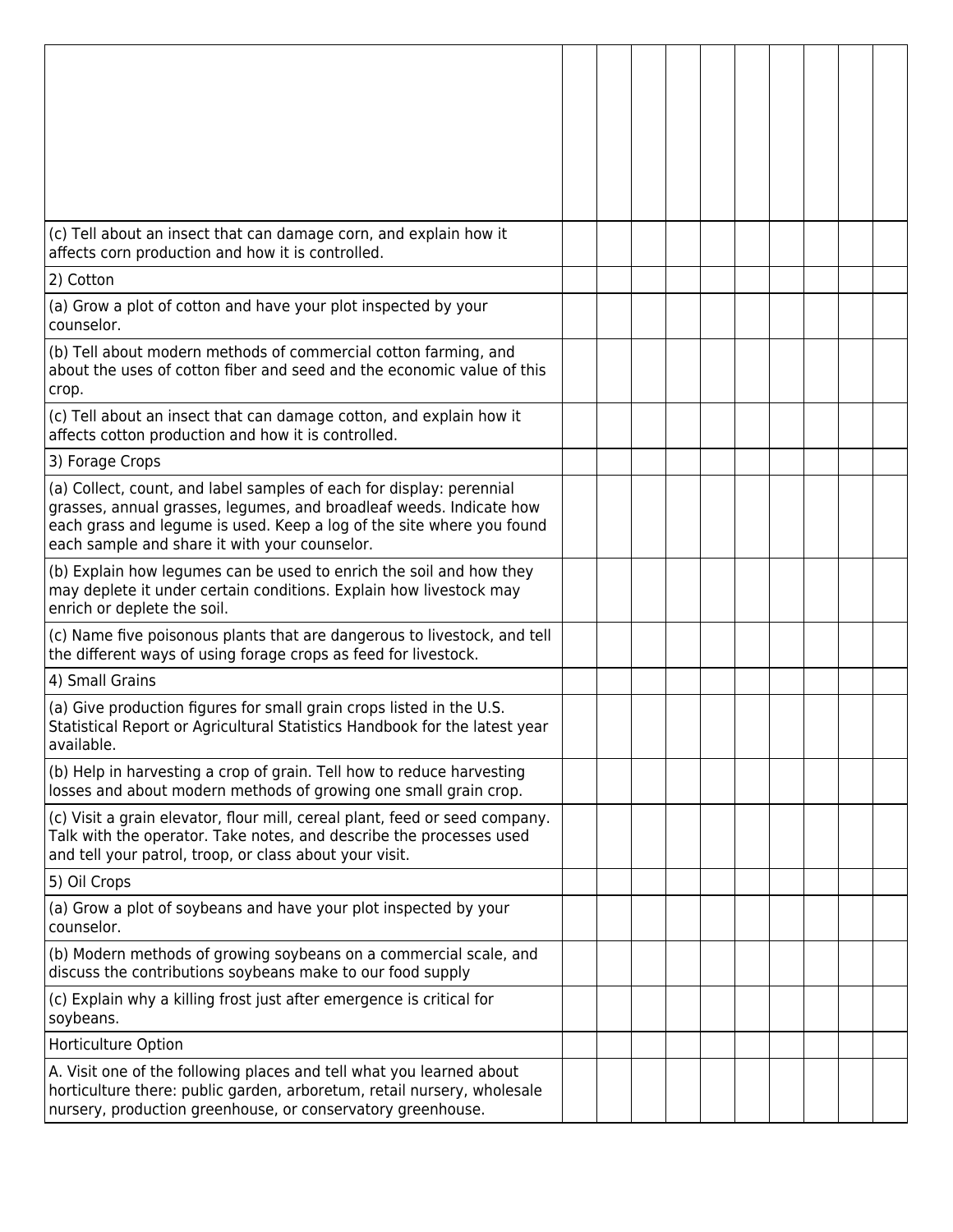| B. Explain the following terms: hardiness zone, shade tolerance, pH,<br>moisture requirement, native habitat, texture, cultivar, ultimate size,<br>disease resistance, habit, evergreen, deciduous, annual, perennial. Find<br>out what hardiness zone you live in and list 10 landscape plants you like<br>that are suitable for your climate, giving the common name and<br>scientific name for each. |  |  |  |  |  |
|---------------------------------------------------------------------------------------------------------------------------------------------------------------------------------------------------------------------------------------------------------------------------------------------------------------------------------------------------------------------------------------------------------|--|--|--|--|--|
| C. Do ONE of the following:                                                                                                                                                                                                                                                                                                                                                                             |  |  |  |  |  |
| 1) Explain the difference between vegetative and sexual propagation<br>methods, and tell some horticultural advantages of each. Grow a plant<br>from a stem or root cutting or graft.                                                                                                                                                                                                                   |  |  |  |  |  |
| 2) Transplant 12 seedlings or rooted cuttings to larger containers and<br>grow them for at least one month.                                                                                                                                                                                                                                                                                             |  |  |  |  |  |
| 3) Demonstrate good pruning techniques and tell why pruning is<br>important.                                                                                                                                                                                                                                                                                                                            |  |  |  |  |  |
| 4) After obtaining permission, plant a tree or shrub properly in an<br>appropriate site.                                                                                                                                                                                                                                                                                                                |  |  |  |  |  |
| D. Do EACH of the following:                                                                                                                                                                                                                                                                                                                                                                            |  |  |  |  |  |
| 1) Explain the importance of good landscape design and selection of<br>plants that are suitable for particular sites and conditions                                                                                                                                                                                                                                                                     |  |  |  |  |  |
| 2) Tell why it is important to know how big a plant will grow.                                                                                                                                                                                                                                                                                                                                          |  |  |  |  |  |
| 3) Tell why slower-growing landscape plants are sometimes a better<br>choice than faster-growing varieties.                                                                                                                                                                                                                                                                                             |  |  |  |  |  |
| E. Choose ONE of the following alternatives and complete EACH of the<br>requirements:                                                                                                                                                                                                                                                                                                                   |  |  |  |  |  |
| 1) Bedding Plants                                                                                                                                                                                                                                                                                                                                                                                       |  |  |  |  |  |
| (a) Grow bedding plants appropriate for your area in pots or flats from<br>seed or cuttings in a manufactured soil mix. Explain why you chose the<br>mix and tell what is in it                                                                                                                                                                                                                         |  |  |  |  |  |
| (b) Transplant plants to a bed in the landscape and maintain the bed<br>until the end of the growing season. Record your activities,<br>observations, materials used, and costs.                                                                                                                                                                                                                        |  |  |  |  |  |
| (c) Demonstrate mulching, fertilizing, watering, weeding, and<br>deadheading, and tell how each practice helps your plants.                                                                                                                                                                                                                                                                             |  |  |  |  |  |
| (d) Tell some differences between gardening with annuals and<br>perennials.                                                                                                                                                                                                                                                                                                                             |  |  |  |  |  |
| 2) Fruit, Berry, and Nut Crops                                                                                                                                                                                                                                                                                                                                                                          |  |  |  |  |  |
| (a) Plant five fruit or nut trees, grapevines, or berry plants that are<br>suited to your area. Take full care of fruit or nut trees, grapevines, or<br>berry plants through one season.                                                                                                                                                                                                                |  |  |  |  |  |
| (b) Prune a tree, vine, or shrub properly. Explain why pruning is<br>necessary                                                                                                                                                                                                                                                                                                                          |  |  |  |  |  |
| (c) Demonstrate one type of graft and tell why this method is useful.                                                                                                                                                                                                                                                                                                                                   |  |  |  |  |  |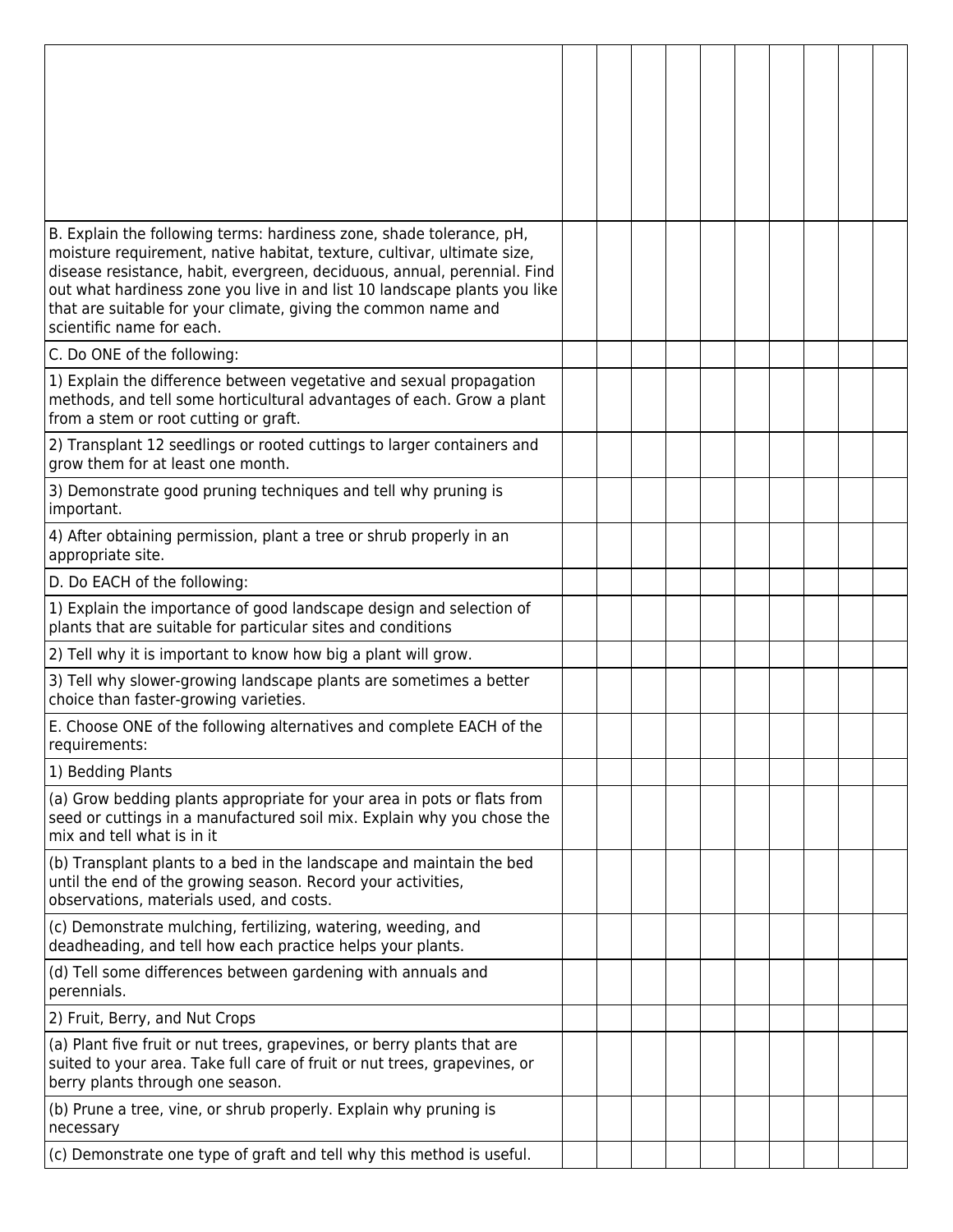| (d) Describe how one fruit, nut, or berry crop is processed for use.                                                                                                                                                                                                                                                                     |  |  |  |  |  |
|------------------------------------------------------------------------------------------------------------------------------------------------------------------------------------------------------------------------------------------------------------------------------------------------------------------------------------------|--|--|--|--|--|
| 3) Woody Ornamentals                                                                                                                                                                                                                                                                                                                     |  |  |  |  |  |
| (a) Plant five or more trees or shrubs in a landscape setting. Take full<br>care of the trees or shrubs you have planted for one growing season                                                                                                                                                                                          |  |  |  |  |  |
| (b) Prune a tree or shrub properly. Explain why pruning is necessary                                                                                                                                                                                                                                                                     |  |  |  |  |  |
| (c) List 10 trees (in addition to those listed in general requirement 5<br>above) and tell your counselor how each is used in the landscape. Give<br>the common and scientific names.                                                                                                                                                    |  |  |  |  |  |
| (d) Describe the size, texture, color, flowers, leaves, fruit, hardiness,<br>cultural requirements, and any special characteristics that make each<br>type of tree or shrub attractive or interesting.                                                                                                                                   |  |  |  |  |  |
| (e) Tell five ways trees help improve the quality of our environment.                                                                                                                                                                                                                                                                    |  |  |  |  |  |
| 4) Home Gardening                                                                                                                                                                                                                                                                                                                        |  |  |  |  |  |
| (a) Design and plant a garden or landscape that is at least 10 by 10<br>feet.                                                                                                                                                                                                                                                            |  |  |  |  |  |
| (b) Plant 10 or more different types of plants in your garden. Tell why<br>you selected particular varieties of vegetables and flowers. Take care of<br>the plants in your garden for one season.                                                                                                                                        |  |  |  |  |  |
| (c) Demonstrate soil preparation, staking, watering, weeding, mulching,<br>composting, fertilizing, pest management, and pruning. Tell why each<br>technique is used.                                                                                                                                                                    |  |  |  |  |  |
| (d) Tell four types of things you could provide to make your home<br>landscape or park a better place for birds and wildlife. List the common<br>and scientific names of 10 kinds of native plants that are beneficial to<br>birds and wildlife in your area.                                                                            |  |  |  |  |  |
| Field Botany Option                                                                                                                                                                                                                                                                                                                      |  |  |  |  |  |
| A. Visit a park, forest, or other natural area near your home. While you<br>are there:                                                                                                                                                                                                                                                   |  |  |  |  |  |
| 1) Determine which species of plants are the largest and which are the<br>most abundant. Note whether they cast shade on other plants.                                                                                                                                                                                                   |  |  |  |  |  |
| 2) Record environmental factors that may influence the presence of<br>plants on your site, including latitude, climate, air and soil temperature,<br>soil type and pH, geology, hydrology, and topography.                                                                                                                               |  |  |  |  |  |
| 3) Record any differences in the types of plants you see at the edge of a<br>forest, near water, in burned areas, or near a road or railroad.                                                                                                                                                                                            |  |  |  |  |  |
| B. Select a study site that is at least 100 by 100 feet. Make a list of the<br>plants in the study site by groups of plants: canopy trees, small trees,<br>shrubs, herbaceous wildflowers and grasses, vines, ferns, mosses,<br>algae, fungi, lichens. Find out which of these are native plants and<br>which are exotic (or nonnative). |  |  |  |  |  |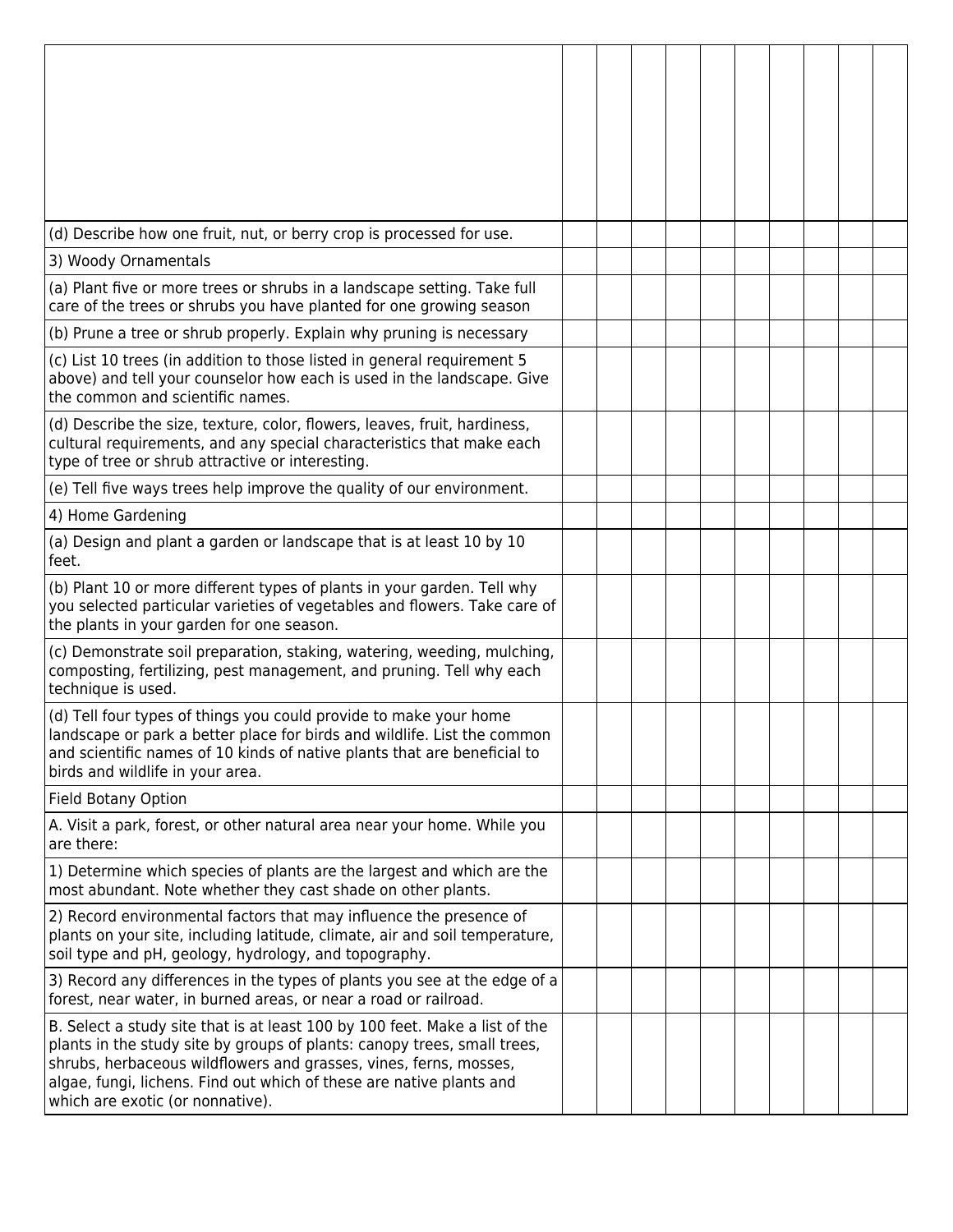| C. Tell how an identification key works and use a simple key to identify<br>10 kinds of plants (in addition to those in general requirement 5 above).<br>Tell the difference between common and scientific names and tell why<br>scientific names are important. |  |  |  |  |  |
|------------------------------------------------------------------------------------------------------------------------------------------------------------------------------------------------------------------------------------------------------------------|--|--|--|--|--|
| D. After gaining permission, collect, identify, press, mount, and label 10<br>different plants that are common in your area. Tell why voucher<br>specimens are important for documentation of a field botanist's<br>discoveries                                  |  |  |  |  |  |
| E. Obtain a list of rare plants of your state. Tell what is being done to<br>protect rare plants and natural areas in your state. Write a paragraph<br>about one of the rare plants in your state.                                                               |  |  |  |  |  |
| F. Choose ONE of the following alternatives and complete EACH of its<br>requirements:                                                                                                                                                                            |  |  |  |  |  |
| 1) Tree Inventory                                                                                                                                                                                                                                                |  |  |  |  |  |
| (a) Identify the trees of your neighborhood or a park or section of your<br>town.                                                                                                                                                                                |  |  |  |  |  |
| (b) Collect, press, and label leaves, flowers, or fruits to document your<br>inventory.                                                                                                                                                                          |  |  |  |  |  |
| (c) List the types of trees by scientific name and give common names.<br>Note the number and size (diameter at 4 feet above ground) of trees<br>observed and determine the largest of each species in your study area.                                           |  |  |  |  |  |
| (d) Lead a walk to teach others about trees and their value, OR write<br>and distribute materials that will help others learn about trees.                                                                                                                       |  |  |  |  |  |
| 2) Transect Study                                                                                                                                                                                                                                                |  |  |  |  |  |
| (a) Visit two sites, at least one of which is different from the one you<br>visited for Field Botany requirement 1.                                                                                                                                              |  |  |  |  |  |
| (b) Use the transect method to study the two different kinds of plant<br>communities. The transects should be at least 500 feet long.                                                                                                                            |  |  |  |  |  |
| (c) At each site, record observations about the soil and other influencing<br>factors AND do the following. Then make a graph or chart to show the<br>results of your studies.                                                                                   |  |  |  |  |  |
| (1) Identify each tree within 10 feet of the transect line.                                                                                                                                                                                                      |  |  |  |  |  |
| (2) Measure the diameter of each tree at 4 feet above the ground, and<br>map and list each tree.                                                                                                                                                                 |  |  |  |  |  |
| 3) Nested Plot                                                                                                                                                                                                                                                   |  |  |  |  |  |
| (a) Visit two sites, at least one of which is different from the one you<br>visited for Field Botany requirement 1.                                                                                                                                              |  |  |  |  |  |
| (b) Mark off nested plots and inventory two different kinds of plant<br>communities.                                                                                                                                                                             |  |  |  |  |  |
| (c) At each site, record observations about the soil and other influencing<br>factors AND do the following. Then make a graph or chart to show the<br>results of your studies.                                                                                   |  |  |  |  |  |